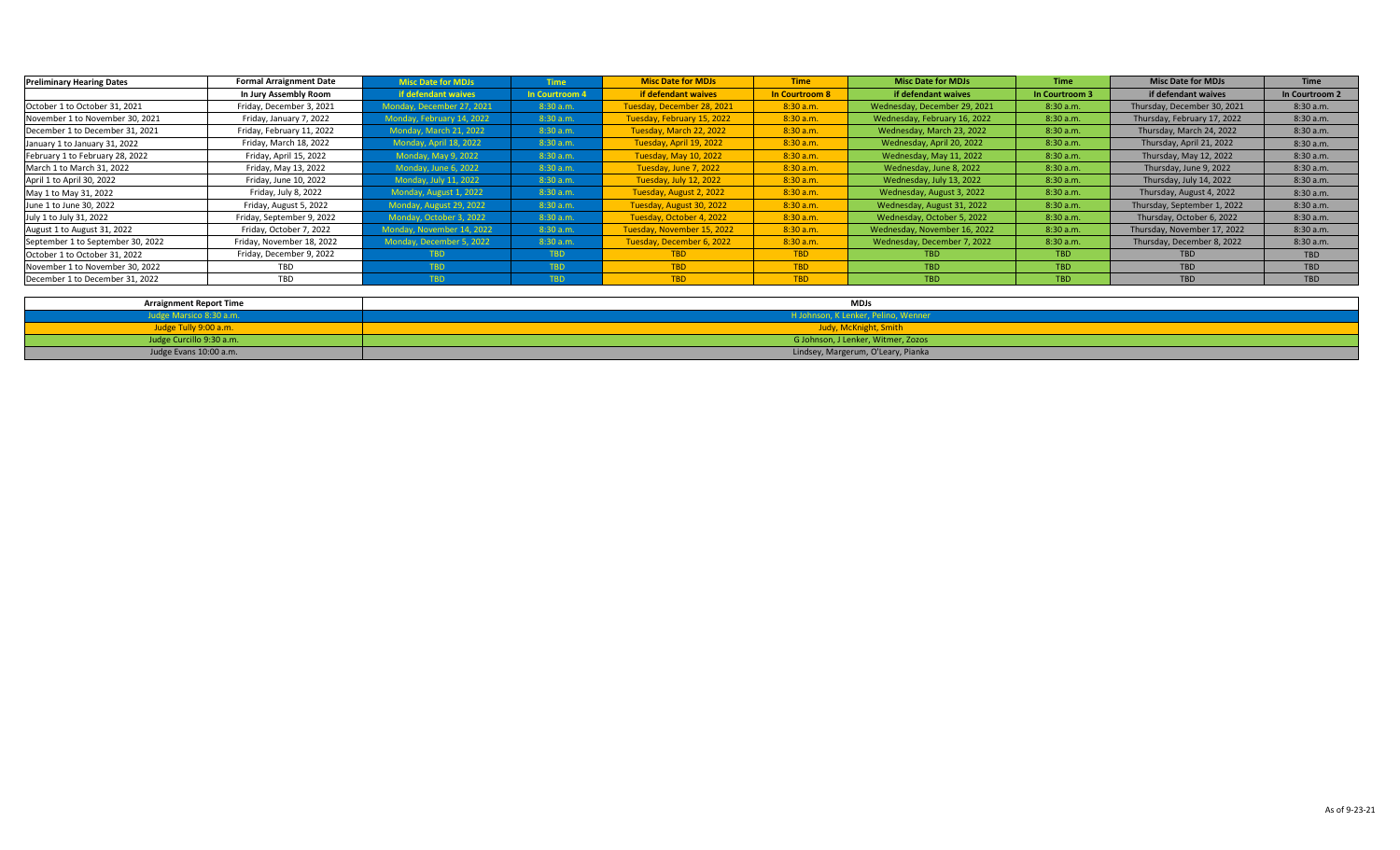| <b>Preliminary Hearing Dates</b>  | <b>Formal Arraignment Date</b> | <b>Time</b> | <b>Misc Date for MDJs</b>           | <b>Time</b>    |
|-----------------------------------|--------------------------------|-------------|-------------------------------------|----------------|
|                                   | In Jury Assembly Room          |             | if defendant waives                 | In Courtroom 4 |
| October 1 to October 31, 2021     | Friday, December 3, 2021       | 8:30 a.m.   | Monday, December 27, 2021           | 8:30a.m.       |
| November 1 to November 30, 2021   | Friday, January 7, 2022        | 8:30 a.m.   | Monday, February 14, 2022           | 8:30 a.m.      |
| December 1 to December 31, 2021   | Friday, February 11, 2022      | 8:30 a.m.   | Monday, March 21, 2022              | 8:30 a.m.      |
| January 1 to January 31, 2022     | Friday, March 18, 2022         | 8:30 a.m.   | Monday, April 18, 2022              | 8:30 a.m.      |
| February 1 to February 28, 2022   | Friday, April 15, 2022         | 8:30 a.m.   | Monday, May 9, 2022                 | 8:30 a.m.      |
| March 1 to March 31, 2022         | Friday, May 13, 2022           | 8:30 a.m.   | Monday, June 6, 2022                | 8:30 a.m.      |
| April 1 to April 30, 2022         | Friday, June 10, 2022          | 8:30a.m.    | Monday, July 11, 2022               | 8:30 a.m.      |
| May 1 to May 31, 2022             | Friday, July 8, 2022           | 8:30 a.m.   | Monday, August 1, 2022              | 8:30 a.m.      |
| June 1 to June 30, 2022           | Friday, August 5, 2022         | 8:30a.m.    | Monday, August 29, 2022             | 8:30 a.m.      |
| July 1 to July 31, 2022           | Friday, September 9, 2022      | 8:30a.m.    | Monday, October 3, 2022             | 8:30 a.m.      |
| August 1 to August 31, 2022       | Friday, October 7, 2022        | 8:30 a.m.   | Monday, November 14, 2022           | 8:30 a.m.      |
| September 1 to September 30, 2022 | Friday, November 18, 2022      | 8:30a.m.    | Monday, December 5, 2022            | 8:30 a.m.      |
| October 1 to October 31, 2022     | Friday, December 9, 2022       | 8:30 a.m.   | <b>TBD</b>                          | <b>TBD</b>     |
| November 1 to November 30, 2022   | TBD                            | <b>TBD</b>  | TBD.                                | <b>TBD</b>     |
| December 1 to December 31, 2022   | <b>TBD</b>                     | <b>TBD</b>  | <b>TBD</b>                          | <b>TBD</b>     |
| <b>Arraignment Report Time</b>    |                                |             |                                     | <b>MDJs</b>    |
| Judge Marsico 8:30 a.m.           |                                |             | H Johnson, K Lenker, Pelino, Wenner |                |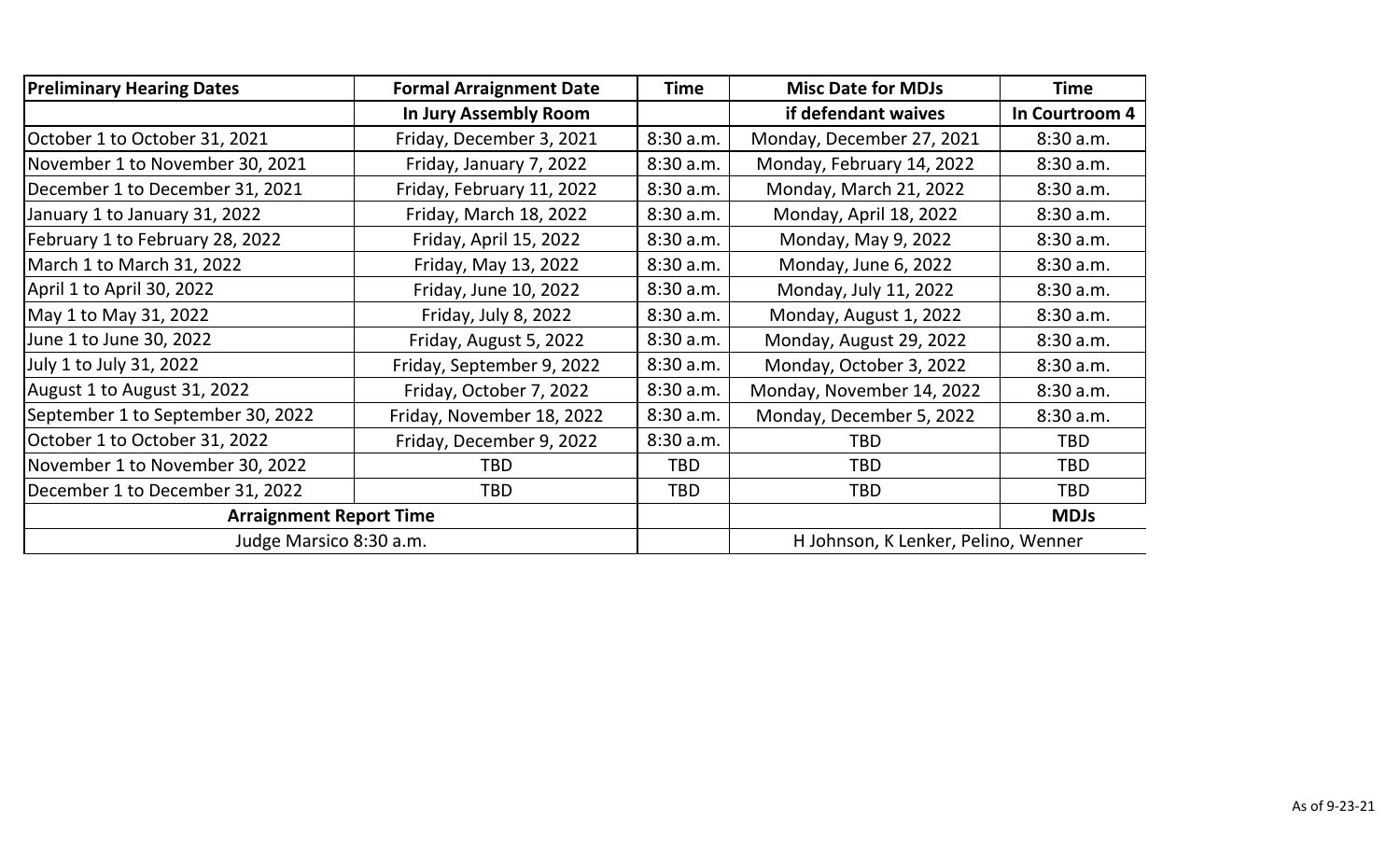| <b>Preliminary Hearing Dates</b><br><b>Formal Arraignment Date</b> |                           | Time                  | <b>Misc Date for MDJs</b>  | Time           |
|--------------------------------------------------------------------|---------------------------|-----------------------|----------------------------|----------------|
|                                                                    | In Jury Assembly Room     |                       | if defendant waives        | In Courtroom 8 |
| October 1 to October 31, 2021                                      | Friday, December 3, 2021  | 9:00 a.m.             | Tuesday, December 28, 2021 | 8:30 a.m.      |
| November 1 to November 30, 2021                                    | Friday, January 7, 2022   | 9:00 a.m.             | Tuesday, February 15, 2022 | 8:30 a.m.      |
| December 1 to December 31, 2021                                    | Friday, February 11, 2022 | 9:00 a.m.             | Tuesday, March 22, 2022    | 8:30 a.m.      |
| January 1 to January 31, 2022                                      | Friday, March 18, 2022    | 9:00 a.m.             | Tuesday, April 19, 2022    | 8:30 a.m.      |
| February 1 to February 28, 2022                                    | Friday, April 15, 2022    | 9:00 a.m.             | Tuesday, May 10, 2022      | 8:30 a.m.      |
| March 1 to March 31, 2022                                          | Friday, May 13, 2022      | 9:00 a.m.             | Tuesday, June 7, 2022      | 8:30 a.m.      |
| April 1 to April 30, 2022                                          | Friday, June 10, 2022     | 9:00 a.m.             | Tuesday, July 12, 2022     | 8:30 a.m.      |
| May 1 to May 31, 2022                                              | Friday, July 8, 2022      | 9:00 a.m.             | Tuesday, August 2, 2022    | 8:30 a.m.      |
| June 1 to June 30, 2022                                            | Friday, August 5, 2022    | 9:00 a.m.             | Tuesday, August 30, 2022   | 8:30 a.m.      |
| July 1 to July 31, 2022                                            | Friday, September 9, 2022 | 9:00 a.m.             | Tuesday, October 4, 2022   | 8:30a.m.       |
| August 1 to August 31, 2022                                        | Friday, October 7, 2022   | 9:00 a.m.             | Tuesday, November 15, 2022 | 8:30 a.m.      |
| September 1 to September 30, 2022                                  | Friday, November 18, 2022 | 9:00 a.m.             | Tuesday, December 6, 2022  | 8:30 a.m.      |
| October 1 to October 31, 2022                                      | Friday, December 9, 2022  | 9:00 a.m.             | <b>TBD</b>                 | <b>TBD</b>     |
| November 1 to November 30, 2022                                    | TBD                       | <b>TBD</b>            | <b>TBD</b>                 | <b>TBD</b>     |
| December 1 to December 31, 2022                                    | <b>TBD</b>                | <b>TBD</b>            | <b>TBD</b>                 | <b>TBD</b>     |
| <b>Arraignment Report Time</b>                                     |                           |                       | <b>MDJs</b>                |                |
| Judge Tully 9:00 a.m.                                              |                           | Judy, McKnight, Smith |                            |                |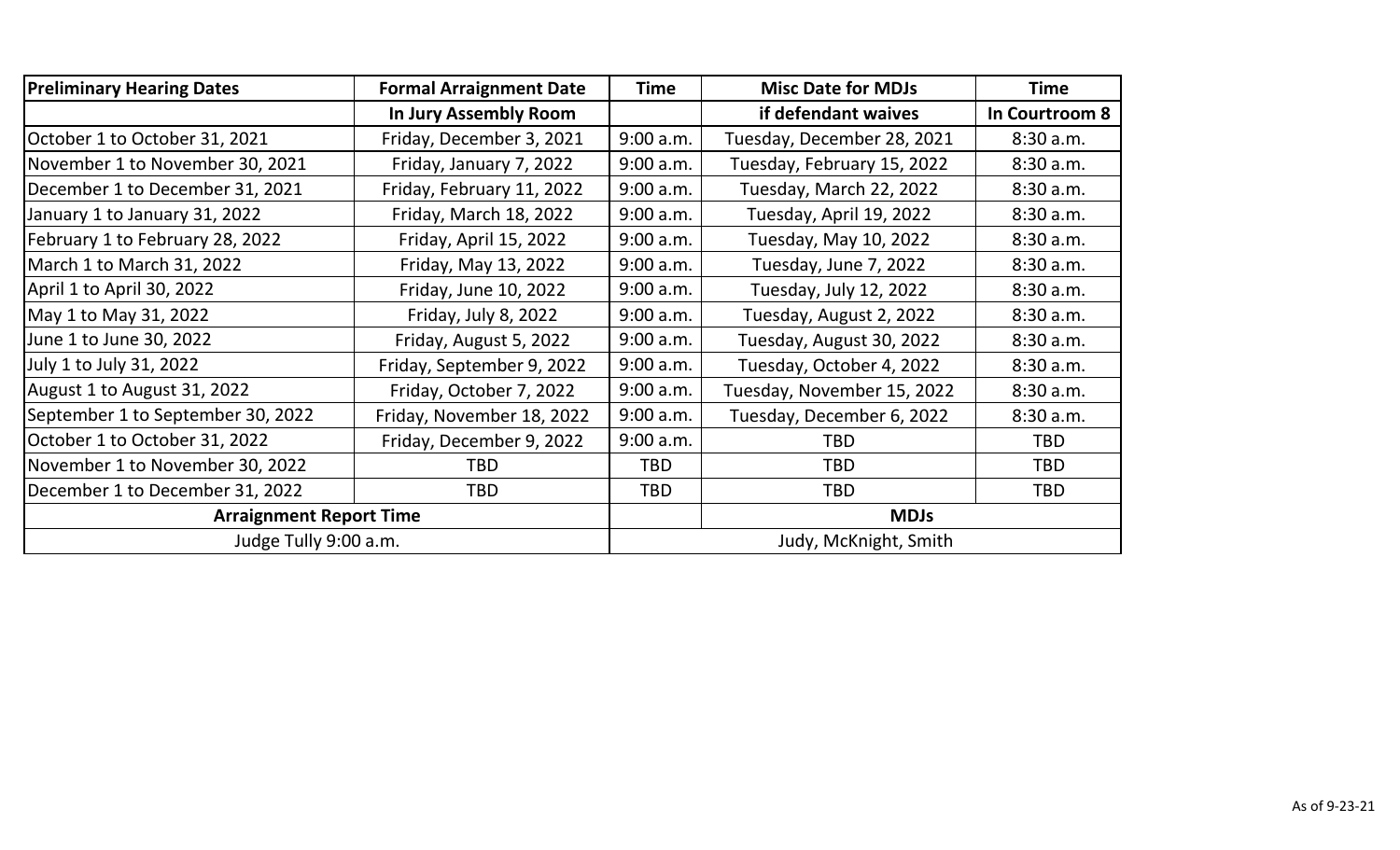| <b>Preliminary Hearing Dates</b>  | <b>Formal Arraignment Date</b><br><b>Misc Date for MDJs</b><br><b>Time</b> |            | <b>Time</b>                          |                |
|-----------------------------------|----------------------------------------------------------------------------|------------|--------------------------------------|----------------|
|                                   | In Jury Assembly Room                                                      |            | if defendant waives                  | In Courtroom 3 |
| October 1 to October 31, 2021     | Friday, December 3, 2021                                                   | 9:30 a.m.  | Wednesday, December 29, 2021         | 8:30 a.m.      |
| November 1 to November 30, 2021   | Friday, January 7, 2022                                                    | 9:30 a.m.  | Wednesday, February 16, 2022         | 8:30 a.m.      |
| December 1 to December 31, 2021   | Friday, February 11, 2022                                                  | 9:30 a.m.  | Wednesday, March 23, 2022            | 8:30 a.m.      |
| January 1 to January 31, 2022     | Friday, March 18, 2022                                                     | 9:30 a.m.  | Wednesday, April 20, 2022            | 8:30 a.m.      |
| February 1 to February 28, 2022   | Friday, April 15, 2022                                                     | 9:30 a.m.  | Wednesday, May 11, 2022              | 8:30 a.m.      |
| March 1 to March 31, 2022         | Friday, May 13, 2022                                                       | 9:30 a.m.  | Wednesday, June 8, 2022              | 8:30 a.m.      |
| April 1 to April 30, 2022         | Friday, June 10, 2022                                                      | 9:30 a.m.  | Wednesday, July 13, 2022             | 8:30 a.m.      |
| May 1 to May 31, 2022             | Friday, July 8, 2022                                                       | 9:30 a.m.  | Wednesday, August 3, 2022            | 8:30 a.m.      |
| June 1 to June 30, 2022           | Friday, August 5, 2022                                                     | 9:30 a.m.  | Wednesday, August 31, 2022           | 8:30 a.m.      |
| July 1 to July 31, 2022           | Friday, September 9, 2022                                                  | 9:30 a.m.  | Wednesday, October 5, 2022           | 8:30 a.m.      |
| August 1 to August 31, 2022       | Friday, October 7, 2022                                                    | 9:30 a.m.  | Wednesday, November 16, 2022         | 8:30 a.m.      |
| September 1 to September 30, 2022 | Friday, November 18, 2022                                                  | 9:30 a.m.  | Wednesday, December 7, 2022          | 8:30 a.m.      |
| October 1 to October 31, 2022     | Friday, December 9, 2022                                                   | 9:30 a.m.  | <b>TBD</b>                           | <b>TBD</b>     |
| November 1 to November 30, 2022   | TBD                                                                        | <b>TBD</b> | <b>TBD</b>                           | <b>TBD</b>     |
| December 1 to December 31, 2022   | <b>TBD</b>                                                                 | <b>TBD</b> | <b>TBD</b>                           | <b>TBD</b>     |
| <b>Arraignment Report Time</b>    |                                                                            |            | <b>MDJs</b>                          |                |
| Judge Curcillo 9:30 a.m.          |                                                                            |            | G Johnson, J Lenker, Witmer, P Zozos |                |